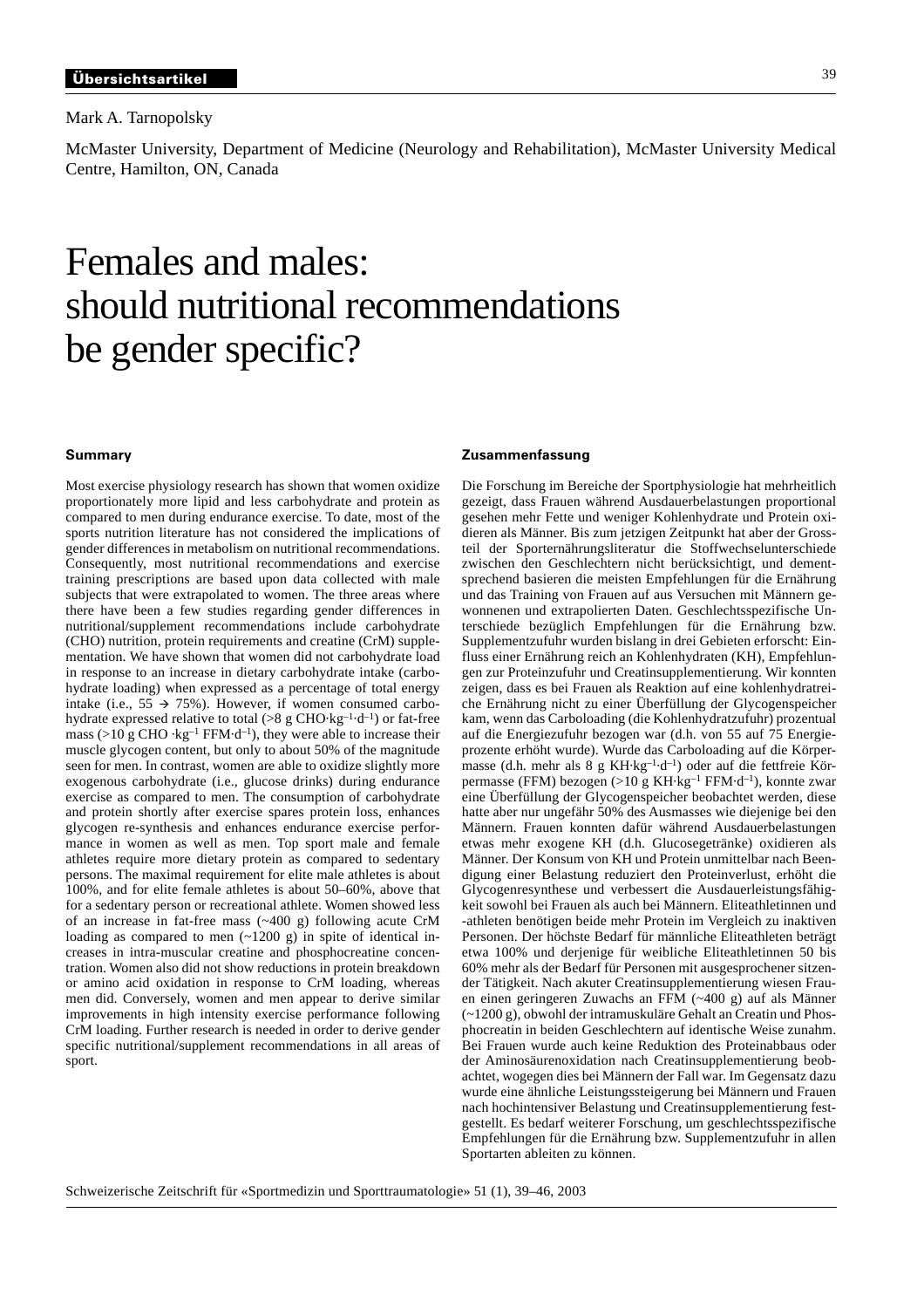## **Introduction**

Most of the research in the areas of sports nutrition, muscle metabolism and exercise physiology has been conducted using predominantly men. It has been assumed that the physiologic responses to exercise were similar between men and women. Even in the 1980's major exercise physiology textbooks stated that there were no gender differences in the metabolic response to exercise. Consequently, nutritional recommendations for women have essentially been extrapolations from male based research. More recent, carefully controlled research has clearly shown that there are gender differences in metabolism during endurance exercise [1– 10]. Important factors that were not uniformly controlled for in earlier research included training status, gender matching criteria, menstrual cycle phase, amenorrhea and nutritional status.

Traditionally, most studies examining the adaptations to strength and power training have employed male subjects. Recent data has clearly shown that women can adapt to these types of training, although the magnitude of gains in fat-free mass are somewhat less as compared to men. As a result of the interest in power sports for women, an interest in nutrition and nutritional supplements specific to these types of activities has emerged. Creatine monohydrate has been the most popular nutraceutical compound for strength and power sports over the past decade and only recently have potential gender differences been examined.

This chapter will summarize many of the recent papers that have examined potential gender differences in metabolism during endurance exercise. Most of the chapter will focus on the potential implications of gender differences in metabolism upon nutritional recommendations.

#### **Substrate metabolism during endurance exercise**

The major determinants of metabolic substrate selection during endurance exercise include exercise intensity [11], training history [12], nutritional state [13, 14], and the duration of exercise [15]. In general, lower intensity endurance exercise, endurance exercise training, the fasted state, and longer duration are associated with a greater proportionate lipid and lower carbohydrate oxidation. Based upon conflicting studies in the 1970's and 80's [16–19], many researchers did not consider that gender influenced metabolic fuel selection during endurance exercise. The lack of consensus regarding the effect of gender upon substrate selection is partly due to sub-optimal control over the key determinants of substrate selection mentioned above. Additionally, many of the original gender comparative studies did not control for timing or presence/ absence of the menstrual cycle. The phase of the menstrual cycle is important for exercise performance and glucose production appear to be greater in the follicular phase [20], while protein catabolism appears to be greater during the luteal phase [21]. Other studies did not carefully match males and females for training history *and*  $VO<sub>2PEAK</sub> expressed relative to fat-free mass. A matching process$ that considers training history, menstrual status, diet analysis and VO2PEAK testing expressed relative to fat-free mass takes into account both genetic (genetically determined «window of  $VO<sub>2</sub>$ potential») and environmental (state of training) factors [22]. When men and women are matched based upon these criteria, there does not appear to be a gender difference in the anaerobic or «lactate» threshold for either trained [5], or untrained [23], subjects.

Our group has completed four cross-sectional studies [3–6], and three longitudinal training studies [8, 24, 25] where we have carefully matched males and females for training history and VO<sub>2PEAK</sub> relative to fat-free mass. These studies all showed that women oxidized proportionately more lipid and less carbohydrate as compared to men during sub-maximal endurance exercise. In addition, another longitudinal training study confirmed the aforementioned gender differences in metabolism during endurance exercise before and after the training program [2]. Finally, a study using 24 hour indirect calorimetry confirmed that females oxidized more lipid and less carbohydrate during endurance exercise at two submaximal intensities [7].

In order to arrive at a conclusion regarding gender differences in metabolism I have extracted the data from a total of 19 studies that have examined gender differences in substrate metabolism during endurance exercise (irrespective of the conclusions) [1–10, 16–18, 24–26]. This composite analysis using a total of 178 women and 205 men clearly demonstrated that women oxidize more lipid and less carbohydrate as compared to men during sub-maximal intensity endurance exercise *(Table 1)*. During endurance exercise women derive approximately 41% of their energy from lipid and 56% from carbohydrate, while the corresponding values for men are 29% and 65%, respectively *(Table 2)*.

Although carbohydrate and lipid provide the majority of the energy for muscle contraction during endurance exercise, protein oxidation can provide up to 8% of the total energy [5, 24]. Although the proportion of energy derived from protein is rather small, it is important for proteins are involved in structure and function of the human body and their oxidation is likely to have more significant consequences to an athlete as compared to carbohydrate or triacylglycerol (stored fat). Given the lower contribution of carbohydrate to metabolism for females, it would be predicted that protein oxidation should be similarly lower for women as compared to men [5, 24]. Using urea excretion [6], and amino acid oxidation methods [5, 24, 26], studies have found that women do oxidize less protein during endurance exercise as compared to men *(Table 3)*.

## **Carbohydrate metabolism**

The basal levels of muscle glycogen are similar in men and women [4, 6, 24, 27]. Furthermore, the ratio of pro:macro glycogen is also similar between men and women [27]. There are no differences between men and women with respect to GLUT-4 (muscle glucose transporter) [28] or hexokinase [27]. To date I am not aware of any studies that have compared glycogen synthase activity or branching enzyme between men and women.

Although there is strong evidence that women oxidize less total carbohydrate during endurance exercise as compared to men, the exact locus of this phenomenon is not as clear. We reported that women showed significantly less glycogen depletion in the *vastus lateralis* following 15.5 km of treadmill running, as compared to men [6]. We did not replicate these findings in a subsequent study of men and women cycling for 60 min at 75% of VO<sub>2PEAK</sub> [4]. In addition, we measured glycogen use in the leg with the muscle biopsy technique pre- and post-exercise before and after 31 days of endurance cycling exercise, and again found no glycogen sparing for women [24]. One interpretation was that there may be gender differences in muscle recruitment between running and cycling, however, two other studies have found glycogen sparing in women during cycling exercise using stable isotope methodology [8, 29]. Several studies have found that the glucose rate of appearance (a measure of liver glucose production) is lower for women during endurance exercise [2, 8, 9]. Our group has also found that the administration of 17-β-estradiol administration to males did not attenuate skeletal muscle breakdown during endurance exercise [30]. Recently, Bente Kien's group found that glucose balance across the exercising leg was similar between men and women, yet the glucose rate of appearance was lower for women [9]. Together, the above data suggest that some of the gender differences in carbohydrate metabolism may be due to hepatic and not skeletal muscle glycogen sparing. Further study is required to explore whether there are gender differences in muscle recruitment during different modes of endurance exercise.

## **Lipid metabolism**

In contrast to muscle glycogen, there is a significantly higher intra-muscular triacylglycerol (IMTG) content in women as compared to men [10, 31]. We have demonstrated a higher plasma free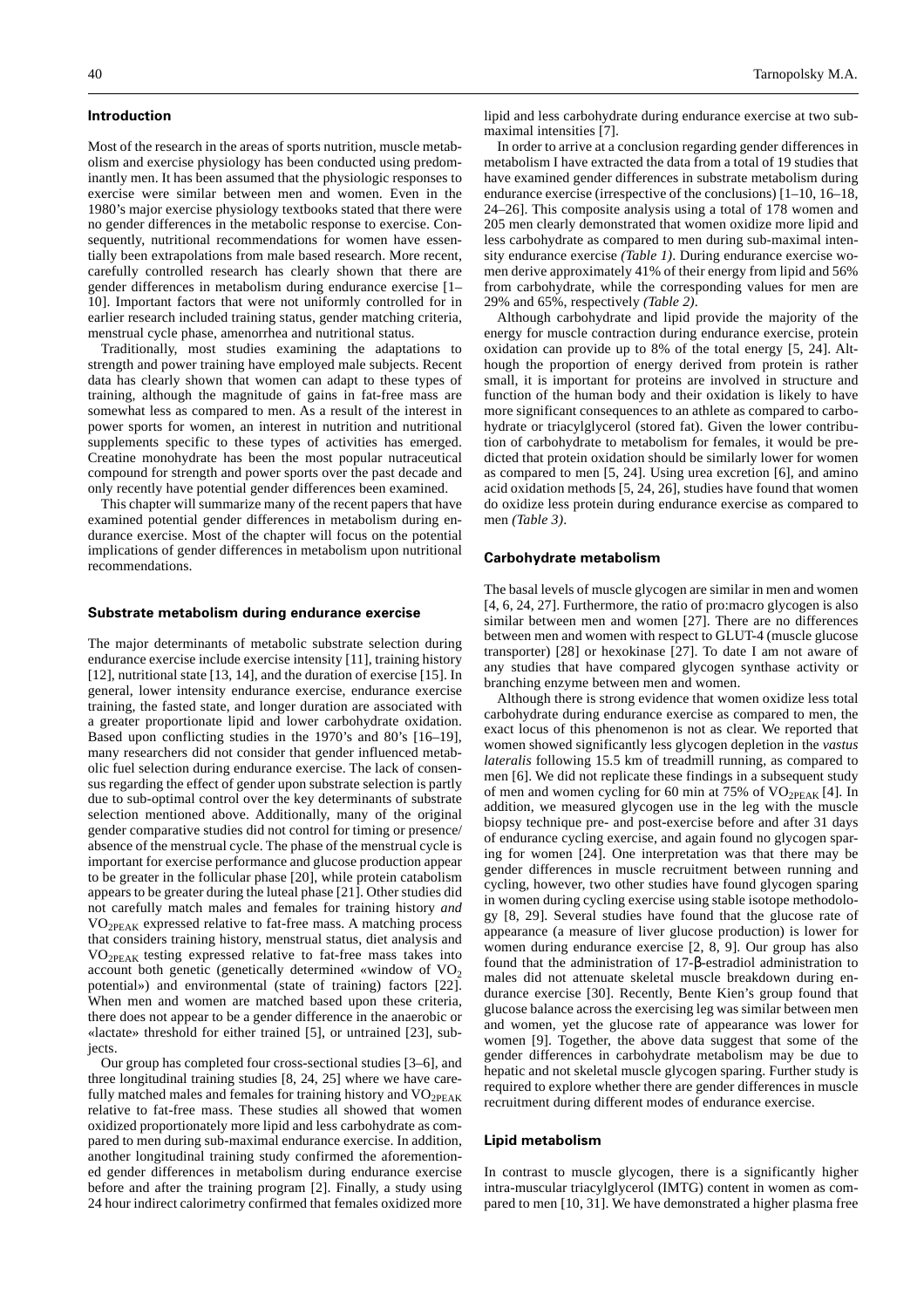Females and males: should nutritional recommendations be gender specific? 41

| Reference                  | <b>Subjects</b>          | <b>Exercise</b>                                 | <b>RER</b> (mean)    |
|----------------------------|--------------------------|-------------------------------------------------|----------------------|
| Costill et al., 1979       | 12 F, T                  | 60 min run @ 70% $VO_2$ max                     | $F = 0.83$           |
|                            | 12 M, T                  |                                                 | $M = 0.84$           |
| Froberg and Pederson, 1984 | 7 F.T                    | to exhaustion @ $80 + 90\%$ VO <sub>2</sub> max | $F = 0.93*$          |
|                            | 7 M, T                   |                                                 | $M = 0.97*$          |
| Blatchford et al., 1985    | 6 F, T                   | 90 min walk @ 35% VO,max                        | $F = 0.81$           |
|                            | 6 M, T                   |                                                 | $M = 0.85$           |
| Tarnopolsky et al., 1990   | 6 F, T                   | 15.5 km run @ ~65% VO,max                       | $F = 0.876$          |
|                            | 6 M, T                   |                                                 | $M = 0.940$          |
| Phillips et al., 1993      | 6 F, T                   | 90 min cycle @ 65% VO,max                       | $F = 0.820$          |
|                            | 6 M, T                   |                                                 | $M = 0.853$          |
| Tarnopolsky et al., 1995   | 8 F, T                   | 60 min cycle @ 75% VO, max                      | $F = 0.892$          |
|                            | 7 M, T                   |                                                 | $M = 0.923$          |
| Tarnopolsky et al., 1997   | 8 F, T                   | 90 min cycle @ 65% VO,max                       | $F = 0.893$          |
|                            | 8 M, T                   |                                                 | $M = 0.918$          |
| Horton et al., 1998        | $13 F, T + UT$           | 120 min cycle @ 45% VO <sub>2</sub> max         | $F = 0.84$           |
|                            | $14 M, T + UT$           |                                                 | $M = 0.86$           |
| Freidlander et al., 1998   | 17 F, UT $\rightarrow$ T | 60 min cycle @ 45 & 65% VO, max                 | $F = 0.885*$         |
|                            | 19 M, UT $\rightarrow$ T |                                                 | $M = 0.932*$         |
| Romijn et al., 2000        | 8 F, T                   | 20-30 min cycle @ 65% VO, max                   | $F = 0.81$           |
|                            | 5 M, T                   |                                                 | $M = 0.81$           |
| McKenzie et al., 2000      | 6 F, UT $\rightarrow$ T  | 90 min cycle @ 65% VO,max                       | $F = 0.889$          |
|                            | $6 M, UT \rightarrow T$  |                                                 | $M = 0.914$          |
| Davis et al., 2000         | 8 F, UT                  | 90 min cycle @ 50% VO,max                       | $F = 0.92$           |
|                            | 8 M, UT                  |                                                 | $M = 0.92$           |
| Goedecke et al., 2000      | 16 F, T                  | 10 min @ 25,50, and 75% VO, max                 | $F = 0.90*$          |
|                            | 45 M, T                  |                                                 | $M = 0.92*$          |
| Rennie et al., 2000        | $6 F, UT \rightarrow T$  | 90 min cycle @ 60% VO,max                       | $F = 0.893$          |
|                            | 5, M UT $\rightarrow$ T  |                                                 | $M = 0.945$          |
| Carter et al., 2001        | $8 F, UT \rightarrow T$  | 90 min cycle @ 60% VO,max                       | $F = 0.847$          |
|                            | $8 M, UT \rightarrow T$  |                                                 | $M = 0.900$          |
| Lamont et al., 2001        | $7F, T+UT$               | 60 min cycle @ 50% VO,max                       | $F = 0.808$          |
|                            | $7 M, T + UT$            |                                                 | $M = 0.868$          |
| Roepstorff et al., 2001    | 7 F, T                   | 90 min cycle @ 58% VO,max                       | $F = 0.886$          |
|                            | 7M, T                    |                                                 | $M = 0.905$          |
| Steffensen et al., 2002    | $21 F, UT + T$           | 90 min @ 60% VO,max                             | $F = 0.875*$         |
|                            | $21 M, UT + T$           |                                                 | $M = 0.895*$         |
| Melanson et al., 2002*     | 8 F, T                   | 400 kcal @ $40 + 70\%$ VO, max                  | $F = 0.87*$          |
|                            | 8 M, T                   |                                                 | $M = 0.91*$          |
| Mean                       | 178 F                    |                                                 | $F = 0.868(0.037)$   |
|                            | 205 M                    |                                                 | $M = 0.899(0.040)$ † |

*Table 1:* Summary of studies where whole body substrate metabolism was reported in men and women.

Values are mean (SD). RER = respiratory exchange ratio;  $F =$  females;  $M =$  males;  $T =$  trained;  $A =$  active; UT = untrained; U $\rightarrow$ T = longitudinal training study: for longitudinal training studies, the pre/post rides are all collapsed across time for each gender.  $T + UT =$  trained and untrained in same study. \* The RER was a combination of those at both exercise intensities.

† Significant gender difference (P<0.001, 2 tailed independent t-test).

| <b>Subjects</b> | <b>RER</b>                                                                                                                                  | CHO (%)   | FAT $(% )$ | <b>PRO</b> $(\%)^*$ |
|-----------------|---------------------------------------------------------------------------------------------------------------------------------------------|-----------|------------|---------------------|
| $N = 178 F$     | 0.868(0.037)                                                                                                                                | 56 (10)   | 41 (9)     | 2(2)                |
| $N = 205 M$     | 0.899(0.040)                                                                                                                                | $65(9)$ † | $29(8)$ †  | $5(3)$ <sup>†</sup> |
|                 | Values are mean (SD). * from Tarnopolsky et al., 1989; Phillips et al.,<br>$1002$ M V $\rightarrow$ 1 0000 11 $\rightarrow$ 1 0001 C 1 1200 |           |            |                     |

1993; McKenzie et al., 2000; and Lamont et al., 2001. Gender difference († P < 0.01; ‡ P < 0.001).

*Table 2:* Summary of substrate utilization in several studies (see *table 1*) directly comparing males and females.

fatty acid and glycerol concentration during exercise in females as compared to males in some [8, 25] but not all [4, 6] studies. A recent study has also shown that IMTG utilization during endurance exercise was also greater for women [10]. Arterial-venous balance studies across the exercising leg showed a 47% greater plasma free fatty acid uptake for women as compared to the men during endurance exercise, although this was not reported as being statistically significant [9]. We have also found that women showed a higher glycerol rate of appearance (peripheral adipocyte lipolysis) as compared to men [8]. Together the balance of the data suggests that women show a greater content and utilization of IMTGs and possibly greater lipolysis and uptake of free fatty acids from the plasma.

From a muscle enzymatic standpoint, there is some evidence that the β-oxidation enzyme, β-hydroxy-acyl-CoA-dehydrogenase (β-HAD), activity is higher in women as compared to men [32], however, others have not found a significant gender difference in the activity of this enzyme [8, 25]. Long chain fatty acids must be transported into the mitochondrial via the carnitine palmitoyl transferase (CPT) pathway. The evidence does not support a gender difference in either total CPT activity [16], nor specific CPT-1 activity [33]. In contrast there is some evidence that women have a higher plasma membrane capacity to take up free fatty acids from the plasma due to higher fatty acid transport protein-1 mRNA in women as compared to men [34]. Given the complexity of lipid transport and oxidation, it is possible that other enzymes involved in lipid metabolism may show gender differences and subtle changes in several enzymes may account for the fact that women oxidize more lipid during endurance exercise as compared to men.

# **Protein metabolism**

Using 24 h urinary urea nitrogen excretion as a marker of protein catabolism we found that men, but not women, showed an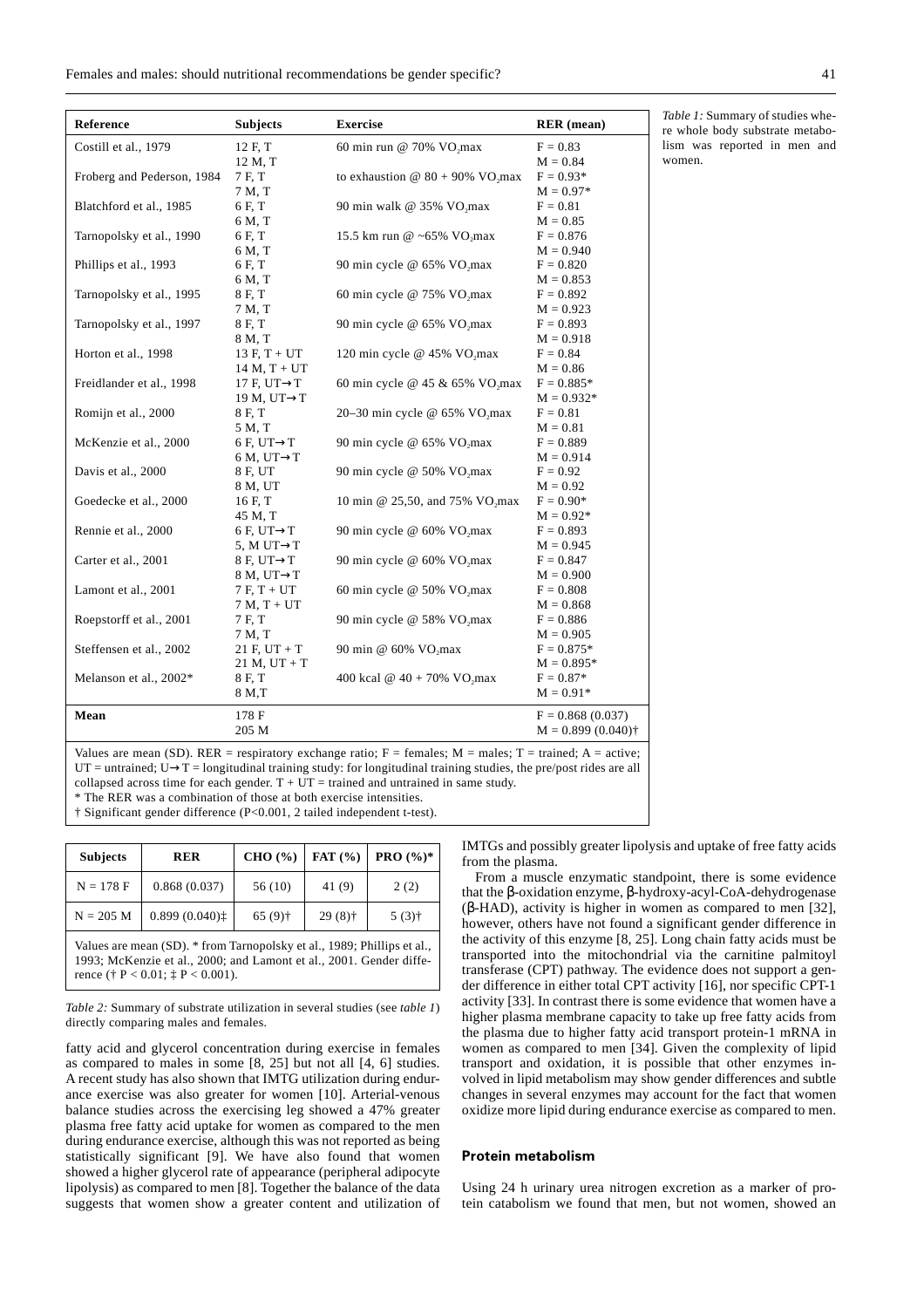| Reference                           | <b>Subjects</b>                                       | <b>Exercise</b>                           | Protein<br>% of energy)          |
|-------------------------------------|-------------------------------------------------------|-------------------------------------------|----------------------------------|
| Tarnopolsky et al., 1990*           | 6 F.T<br>6 M, T                                       | 15.5 km run @ ~65% $VO2$ vmax             | $F = 0.3$<br>$M = 9.1$           |
| Phillips et al., $1993^{\dagger,*}$ | 6 F, T<br>6 M, T                                      | 90 min cycle @ $65\%$ VO <sub>2</sub> max | $F = 2.0$<br>$M = 3.3$           |
| Tarnopolsky et al., 1995*           | 8 F, T<br>7 M, T                                      | 60 min cycle @ $75\%$ VO <sub>2</sub> max | $F = 1.6$<br>$M = 6.3$           |
| Tarnopolsky et al., 1997*           | 8 F, T<br>8 M, T                                      | 90 min cycle @ $65\%$ VO <sub>2</sub> max | $F = 2.0$<br>$M = 3.0$           |
| McKenzie et al., 2000 <sup>†</sup>  | 6 F, UT $\rightarrow$ T<br>$6 M$ , UT $\rightarrow$ T | 90 min cycle @ $65\%$ VO <sub>2</sub> max | $F = 4.8$<br>$M = 8.4$           |
| Lamont et al., $2001^{\dagger}$     | 7 F.T<br>7 M, T                                       | 90 min cycle @ 65% VO <sub>2</sub> max    | $F = 2.0$<br>$M = 3.0$           |
|                                     |                                                       | <b>Average Values:</b>                    | $F = 2.1(1.6)$<br>$M = 5.5(3.2)$ |

\* data based upon urinary urea excretion; **†** data derived from L-1[13C]-leucine oxidation. F, M, UT, T are described in the *table 1* legend. Values are mean (SD). *Table 3:* Protein oxidation during

increased urea excretion in response to 15.5 km of treadmill running [6]. Subsequent studies using stable isotope tracers (L-[1-13C]-leucine) confirmed that men oxidized proportionately more leucine (an amino acid) during exercises as compared to women [5, 24, 26]. The lower leucine oxidation during endurance exercise for women was also apparent before and after 31 days of endurance exercise training [24]. What was surprising is that the total and active proportion of the rate limiting enzyme for branched chain amino acid oxidation (branched chain-2-oxodehydrogenase, BCOAD] in skeletal muscle was not different between men and women [24]. This latter finding implies that the lower amino acid oxidation for women is mediated at the level of the liver and/or that amino acid oxidation merely follows the content of tissue glycogen (i.e., with glycogen sparing there is amino acid sparing).

# **Mechanism of gender differences**

The mechanism(s) behind the gender difference in substrate selection during endurance exercise is likely due to differences in the female hormone, 17-β-estradiol (estrogen). Two studies have demonstrated that the administration of 17-β-estradiol to male [35, 36] and female oophorectomized [37] rats resulted in significant muscle and hepatic glycogen sparing during endurance exercise. In addition, muscle lipoprotein lipase and intra-muscular triacylglycerol content were increased, while adipocyte lipoprotein lipase was decreased following 17-β-estradiol administration to male rats [38]. The presence of 17-β-estradiol also appears to increase the activity of key enzymes in the fat oxidation pathway (CPT-1 and β-HAD) [39]. Although these types of studies are more difficult to perform in humans, 17-β-estradiol administration to amenorrheic females [40], and males [41] resulted in a lower glucose rate of appearance and disappearance. It is unclear whether lipid is the main substrate that is oxidized and carbohydrate and protein are secondarily affected or whether carbohydrate is the main regulated substrate and lipid is secondary.

Amino acid oxidation during exercise likely responds in a passive and inverse relationship to carbohydrate availability during endurance exercise, as discussed above (i.e., when carbohydrate availability is low, protein oxidation is increased to fulfill an anapleurotic function in the tricarboxylic acid cycle). In contrast, the male hormone, testosterone, appears to have a major primary effect on the rate of skeletal muscle protein synthesis. Testosterone administration to young men results in an increase in muscle protein synthesis [42], and an increase in fat-free mass [43]. Testosterone when combined with resistance exercise results in an increase in fat-free mass and strength that is greater that that seen for either strategy in isolation [43]. Given that men have testosterone levels that are about 10–15x greater than women, it is somewhat surprising that preliminary studies did not show a gender difference in mixed muscle protein synthetic rates [44–46].

## **Carbohydrate loading**

The duration of endurance exercise performance during sub-maximal intensity (60–75%  $VO<sub>2 PEAK</sub>$ ) exercise is correlated with the initial muscle glycogen stores and with a «sparing» of glycogen stores [13, 47, 48]. Dietary manipulations that result in a higher carbohydrate intake can enhance endurance exercise performance at the aforementioned exercise intensities by increasing muscle glycogen stores [13, 47, 48]. Studies examining this dietary strategy called carbohydrate loading have been conducted with predominantly male subjects [13, 49, 50]. Given that glycogen storage is altered by menstrual cycle phase (51] and that 17-β-estradiol can influence glycogen utilization [35–37], it is important to consider whether there are any gender differences in the ability to carbohydrate load.

Our group examined the response of muscle glycogen to a modified carbohydrate loading protocol where exercise intensity was tapered for four days and dietary carbohydrate intake was manipulated to 57 and 75% of total energy intake [4]. In response to the higher carbohydrate intake, the men showed a 41% increase in muscle glycogen and a 45% improvement in performance time in an exhaustive exercise bout following 1 h of cycling at 75% of VO2PEAK, whereas the women showed no increase in muscle glycogen and no performance enhancement [4]. Given that there is no evidence to support a gender difference in either the enzymatic and/or transport capacity for glycogen synthesis/glucose uptake (see above), our hypothesis was that the carbohydrate intake (expressed related to body weight) was not high enough to promote glycogen super-compensation for the women athletes in our study [4]. In our initial carbohydrate loading study, the carbohydrate intake was  $4.8 \text{ g} \cdot \text{kg}^{-1} \cdot \text{d}^{-1}$  and  $6.4 \text{ g} \cdot \text{kg}^{-1} \cdot \text{d}^{-1}$  for women and 6.6 g·kg<sup>-1</sup>·d<sup>-1</sup> and  $8.\overline{2}$  g·kg<sup>-1</sup>·d<sup>-1</sup> for men, respectively, on the low and high carbohydrate diet [4]. In most of the studies of carbohydrate loading in men [13, 49, 50], the dietary carbohydrate intake was greater than 8 g·kg<sup>-1</sup>·d<sup>-1</sup> and review articles [52] have recommended that carbohydrate be expressed per kg and that 8–10 g·kg<sup>-1</sup>·d<sup>-1</sup> is required for carbohydrate loading.

endurance exercise.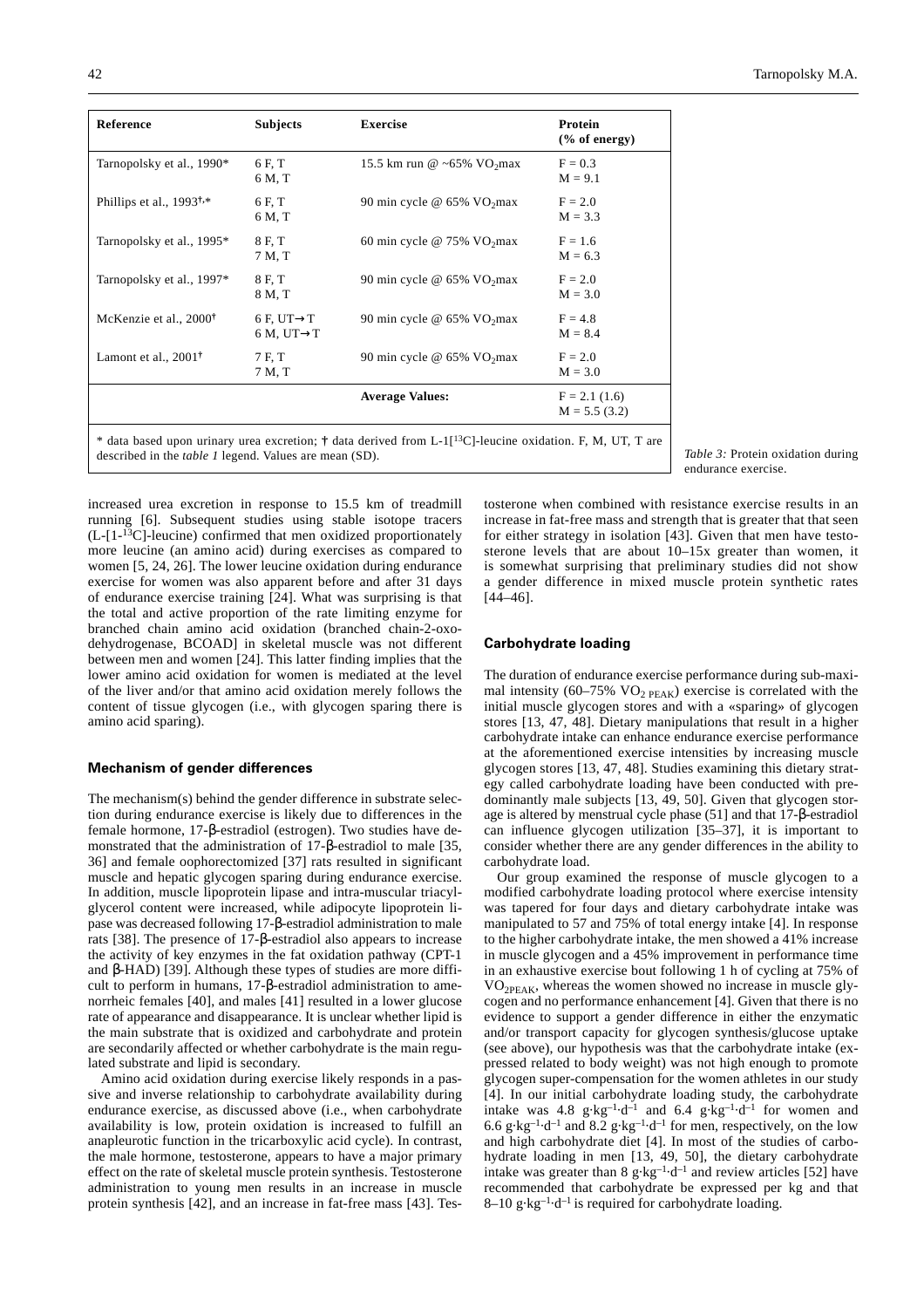There have now been three studies that have shown that women can carbohydrate load provided that they consume at least 8 g·kg<sup>-1</sup>·d<sup>-1</sup> [27, 53, 54]. In order to achieve this level of carbohydrate intake the women had to increase their total energy intake by about 34 percent [27]. In spite of the ability of females to carbohydrate load, we found that the magnitude of the increase in glycogen was about 50% less for women, and the study from Lawrence Spreit's laboratory concluded that, «…the magnitude [of glycogen loading] was smaller than previously observed in men.» [54]. In contrast, one other study found similar levels of glycogen supra-compensation for men and women after a carbohydrate loading protocol that provided 12 g·kg–1 FFM·d–1 and no exercise was performed for three days before the trial [53]. From a practical standpoint, a female athlete consuming  $8.2 \text{ MJ-d}^{-1}$  (2000)  $kcal \cdot d^{-1}$ ) is not likely to be able to carbohydrate load by solely increasing the percentage of dietary carbohydrate in the diet and must consume ~30% more energy for four days to ensure that carbohydrate intake is  $>8$  g·kg<sup>-1</sup>·d<sup>-1</sup> [27].

# **Carbohydrate consumption in the immediate post-exercise period**

Several studies have demonstrated that the rate of glycogen resynthesis is greater if carbohydrate (and carbohydrate-protein) are consumed in the early post-exercise period as compared to hours later [55–57]. Our group compared the rate of glycogen re-synthesis in men and women following endurance exercise (90 min at 65% of  $VO<sub>2PEAK</sub>$ ) in response to a placebo, carbohydrate (1 g CHO·kg–1) and carbohydrate/protein/fat (0.7 g CHO·kg–1/0.1 g PRO·kg–1/0.02 g FAT·kg–1) given immediately and one hour after exercise [3]. The rate of glycogen re-synthesis in the first 4 h was higher in the CHO and CHO/PRO/FAT as compared to placebo and was the same for both men and women [3]. These results suggested that men and women have a similar capacity to synthesize glycogen when the substrate has delivered in the early postexercise period (and at the same amount relative to body mass).

To study the practical implications of the above findings, we designed a study where females were exposed to two periods of increased training volume (identical between periods) and were given identical diets with the exception that on one trial (POST) they consumed a defined formula diet immediately after every work-out (1.2 g CHO·kg<sup>-1</sup>/0.1 g PRO·kg<sup>-1</sup>/0.02 g FAT·kg<sup>-1</sup>), and on the other trial (PRE) the same supplement was consumed with breakfast and a placebo was taken post-exercise. After one week a performance trial demonstrated improvements and there was a strong trend towards a reduction in protein oxidation in the POST trial [58].

#### **Carbohydrate consumption during exercise**

A number of studies have found that the consumption of exogenous glucose and other sugar solutions during exercise improves endurance exercise performance [59]. Based upon the fact that there is a lower rate of glucose disposal (uptake from the plasma in to tissues) in the fasted state, and that women use more lipid during endurance exercise (see above), it may be predicted that women would have an attenuated ability to utilize exogenous glucose. However, three studies have shown that women are at least as capable as men in responding favorably to the consumption of exogenous glucose solutions [20, 60, 61]. One study found a 14% improvement in performance during the follicular phase and an 11% improvement during the luteal phase of the menstrual cycle in response to a 0.6 g·kg<sup>-1</sup>·h<sup>-1</sup> glucose solution [60]. A second study found an even greater performance enhancement (follicular: + 19%; luteal: + 26%) during a two hour cycle in young women in response to a glucose ingestion of  $\sim$ 1.1g·kg<sup>-1</sup>·h<sup>-1</sup> [20]. The latter study suggested that the improvement in performance for the women was slightly greater that that reported for men in other studies. We recently used a labeled glucose drink (stable isotope) and demonstrated that women derived more of their energy from

the glucose drink as compared to men and that they spared more glycogen in response to the drink [61].

# **Protein requirements for endurance exercise**

Endurance exercise training results in a reduced amino acid (protein) oxidation, however, the metabolic capacity to oxidize amino acids increases due to an increase in the rate limiting enzyme for branched chain amino acid oxidation (BCOAD) [24]. Thus, a top sport athlete who is training very vigorously and/or is energy or carbohydrate deficient could require a higher intake of protein. The maximal increase in protein requirements for top sport male athletes appears to be around 1.7 g PRO·kg<sup>-1</sup>·d<sup>-1</sup> [62]. As discussed above, men have a higher amino acid oxidation during endurance exercise as compared to women and this may influence their protein requirements. To test whether the protein requirements for sedentary persons were adequate for well trained (but not top sport) athletes we measured nitrogen balance (NBAL) in athletes while consuming a protein intake of 0.94 g PRO·kg<sup>-1</sup>·d<sup>-1</sup> and 0.8 g PRO $\cdot$ kg<sup>-1</sup> $\cdot$ d<sup>-1</sup> for men and women, respectively [5]. We found that both the men and women were in negative nitrogen balance (although men were in greater negative balance) at these «safe» intake levels even after a 10 day adaptation period. Estimates of the «safe» intake for these moderately trained athletes were approximately 1.2 g·kg<sup>-1</sup>·d<sup>-1</sup> for men and 1.0 g·kg<sup>-1</sup>·d<sup>-1</sup> for women to maintain nitrogen balance. In a similar study in moderately trained athletes consuming  $1.0$  g PRO·kg<sup>-1</sup>·d<sup>-1</sup>, Lamont and colleagues found that the women were in slightly negative NBAL  $(-0.22 \text{ g} \cdot \text{d}^{-1})$  and the men were in more negative NBAL  $(-3.95 \text{ g} \cdot d^{-1})$  [26]. To date there have been no studies that have looked at the protein requirements for top sport women athletes, however, the above data would suggest that their requirements would likely be less than mens at around  $1.2-1.4$  g·kg<sup>-1</sup>·d<sup>-1</sup>. Fortunately, most men and women consume enough protein habitually such that any increased requirement is easily met [3–6, 24]. However, given that top sport female athletes are more prone to excessive energy restriction than many other athletes (see chapter by Dr. Sundgot-Borgen), it is important to consider these absolute protein requirements in the assessment of dietary adequacy.

#### **Creatine monohydrate supplementation**

Creatine is a guanidino compound produced endogenously in the liver and pancreas and consumed in the diet via meat and fish foods. Creatine is transported into skeletal muscle, heart and brain (and other tissues) by a sodium-dependent creatine transporter [63]. In muscle, brain and heart, creatine functions as a temporal energy buffer to re-phosphorylate ADP and also has a role in «energy sensing» and «shuttling» between the cytosol and the mitochondria through the creatine-phosphocreatine shuttle [64]. Creatine may also function to increase myofibrillar protein synthesis either directly [65], or indirectly by allowing a person to perform more muscle contractions over a period of time [65–67]. There has been much interest in the use of creatine as a nutraceutical agent following several reports that creatine monohydrate ingestion could enhance high intensity exercise performance [68, 69].

The concentration of total creatine and phosphocreatine can increase in skeletal muscle following oral creatine monohydrate supplementation with 20 g·d<sup>-1</sup> for three to five days [70] or 3 g·d<sup>-1</sup> for 28 days [71]. Several studies have shown an enhancement of high intensity power output following creatine monohydrate supplementation and an increase in fat-free mass [72, 73]. Several longitudinal studies have demonstrated a greater increase in strength and fat-free mass during resistance exercise training with creatine monohydrate supplementation as compared to placebo [65, 66, 74, 75]. With a notable exception [66], the majority of the acute and longer term studies have been conducted with predominantly or exclusively males. In the latter study, women showed a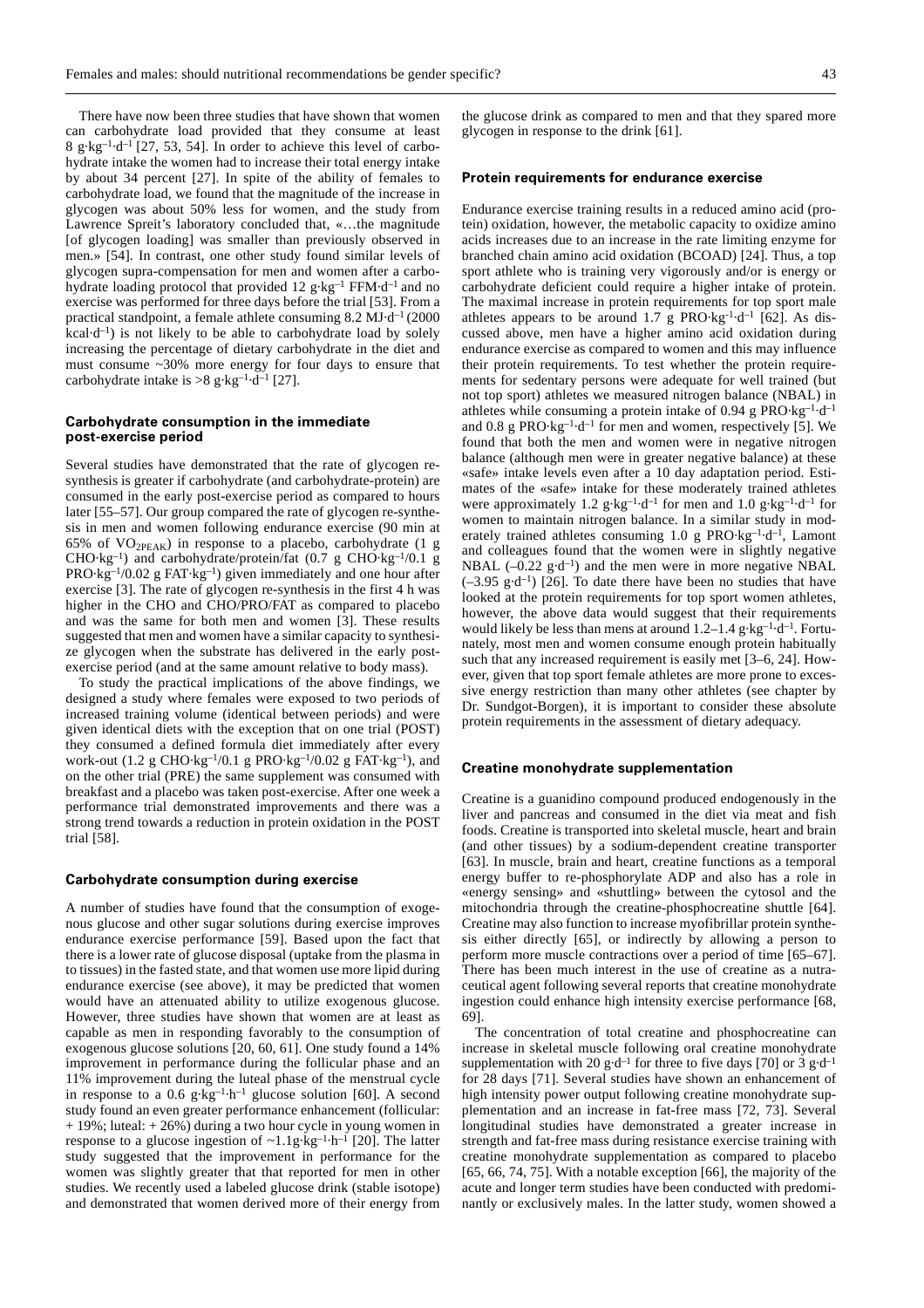greater increase in muscle strength and fat-free mass following a 10 week resistance exercise program with a CrM compared to placebo supplement [66].

Although one study reported a slightly higher muscle creatine content in women as compared to men [31], our group [76] and a recent study from Dr. R. Snow's laboratory [Snow R., personal communication, 2002] found no gender difference in total or phospho-creatine nor in the amount of the creatine transporter. We examined the effect of five days of creatine loading  $(20 \text{ g-d}^{-1}$  for 5 days) in both men ( $N = 15$ ) and women ( $N = 15$ ) and found a greater increase in fat-free mass for the men (1.4 kg, 2% of body mass) as compared to the women (0.4 kg, 1% of body mass) [73]. To investigate the potential mechanism(s) behind the gender differences in fat-free mass accumulation we used stable isotopes to measure whole body protein kinetics and muscle fractional synthetic rate following creatine loading in men  $(N = 12)$  and women  $(N = 12)$ . We found similar increases in total and phospho-creatine for the men and women and there was no effect mixed muscle fractional synthetic rate [76]. Two other studies have subsequently confirmed that creatine supplementation did not influence muscle protein synthesis in the fed state in men [77, 78]. For the men, but not the women, there was a reduction in leucine oxidation and whole body proteolysis following the creatine load [76]. Interestingly, the magnitude and direction of the creatine effect was identical to that observed in a recent study of young males given a hypotonic saline infusion to induce cell swelling [79]. These results suggested that the positive effect of creatine on protein metabolism occurs through an attenuation of protein oxidation and breakdown and not a by a stimulation of whole body or muscle protein synthesis. Given the recent demonstration that creatine loading results in an increase in intra-cellular water [80], it is likely that cell swelling is involved in some aspects of protein turnover via some sensing/messenger system. With similar increases in total and phospho-creatine between the genders and the different effect on protein metabolism, it is likely that there are gender specific responses in the downstream signaling pathways that respond to cell swelling.

Given that the increase in muscle total and phospho-creatine are similar between men and women, it would be predicted that the enhancement of high intensity performance would be similar. Using a randomized double-blind cross-over trial, we have shown that men and women had an increase in peak and mean power output on maximal cycle ergometry (30 s Wingate test) and in an isometric fatigue protocol following creatine monohydrate supplementation [81]. A recent «field study» found that elite female soccer players showed improved performance in agility and speed testing after creatine supplementation [82].

## **Summary and practical recommendations for athletes**

- In response to long-term endurance exercise (55–70%)  $VO<sub>2PEAK</sub>$ , women oxidize proportionately more lipid and less carbohydrate and protein as compared to men.
- Women are able to carbohydrate load when consuming a diet containing more than 8 g CHO·kg<sup>-1</sup>·d<sup>-1</sup>. In order to attain this level of carbohydrate, some women will have to consume extra energy for the duration of the loading period (3–4 days). The magnitude of the increase in muscle glycogen may be slightly attenuated for women.
- Women show improvements in endurance exercise performance following the ingestion of glucose solutions containing 0.6–1.2 g  $CHO·kg^{-1}·h^{-1}$ . There does not appear to be any influence of menstrual cycle on these effects in women.
- Men and women show similar rates of glycogen re-synthesis when carbohydrate  $({\sim}0.6{\text -}1.0 \text{ g}\cdot\text{kg}^{-1})$  and protein  $({\sim}10 \text{ g})$  are consumed in the minutes following exercise. The consumption of similar amounts of carbohydrate and protein immediately after a work-out during a period of intensive training will result in improved nitrogen balance and performance for female athletes.
- Top sport or elite male and female athletes require more dietary protein and compared to sedentary individuals, however, this increase is usually met through an energy sufficient mixed diet. The suggested «safe» dietary protein intake for top sport male athletes is about 1.7  $g \cdot kg^{-1} \cdot d^{-1}$  and for females is about 1.2–1.4  $g \cdot kg^{-1} \cdot d^{-1}$ .
- Women are at greater risk for energy and protein insufficiency as compared to men due to the greater incidence of energy restriction. Strategies such as the consumption of carbohydrate and protein immediately after exercise (see above) can minimize the negative effects of energy insufficiency but may not be sufficient to allow for optimal carbohydrate loading.
- Following acute creatine monohydrate supplementation, women do not increase fat-free mass to the same extent as men. Women do show similar increases in muscle total and phosphocreatine after a creatine load and they show similar increases in high-intensity performance. Creatine supplementation will result in greater gains in fat-free mass and in some measures of strength following a period of weight training in men and women, however, the magnitude of the increase in fat-free mass is less for women (likely due to differences in testosterone concentration).

#### **Acknowledgements**

Most of the gender difference work conducted in Dr. Tarnopolsky's laboratory was supported by NSERC, CANADA and the equipment purchased from the support of the Canadian Foundation for Innovation and the Ontario Innovation Trust.

#### Address for correspondence:

Mark A. Tarnopolsky, MD, PhD, FRCPC, McMaster University, 4U4, Dept. of Neurology, McMaster University Medical Centre, 1200 Main St. West Hamilton, ON L8N 3Z5 Canada, 905-521-2100 (76593), Fax: 905-521-2656, e-mail: tarnopol@mcmaster.ca

#### **References**

- 1 *Horton T.J., Pagliassotti M.J., Hobbs K., Hill J.O.:* Fuel metabolism in men and women during and after long-duration exercise. J. Appl. Physiol. 85: 1823–32, 1998.
- 2 *Friedlander A.L., Casazza G.A., Horning M.A., Huie M.J., Piacentini M.F., Trimmer J.K., Brooks G.A.:* Training-induced alterations of carbohydrate metabolism in women: women respond differently from men. J. Appl. Physiol. 85: 1175–86, 1998.
- 3 *Tarnopolsky M.A., Bosman M., Macdonald J.R., Vandeputte D., Martin J., Roy B.D.:* Postexercise protein-carbohydrate and carbohydrate supplements increase muscle glycogen in men and women. J. Appl. Physiol. 83: 1877–83, 1997.
- 4 *Tarnopolsky M.A., Atkinson S.A., Phillips S.M., MacDougall J.D.:* Carbohydrate loading and metabolism during exercise in men and women. J. Appl. Physiol. 78: 1360–8, 1995.
- 5 *Phillips S.M., Atkinson S.A., Tarnopolsky M.A., MacDougall J.D.:* Gender differences in leucine kinetics and nitrogen balance in endurance athletes. J. Appl. Physiol. 75: 2134–41, 1993.
- 6 *Tarnopolsky L.J., MacDougall J.D., Atkinson S.A., Tarnopolsky M.A., Sutton J.R.:* Gender differences in substrate for endurance exercise. J. Appl. Physiol. 68: 302–8, 1990.
- 7 *Melanson E.L., Sharp T.A., Seagle H.M., Horton T.J., Donahoo W.T., Grunwald G.K., Hamilton J.T., Hill J.O.:* Effect of exercise intensity on 24-h energy expenditure and nutrient oxidation. J. Appl. Physiol. 92: 1045–52, 2002.
- 8 *Carter S.L., Rennie C.D., Hamilton S.J., Tarnopolsky M.A.:* Changes in skeletal muscle in males and females following endurance training. Can. J. Physiol. Pharmacol. 79: 386–92, 2001.
- 9 *Roepstorff C., Steffensen C.H., Madsen M., Stallknecht B., Kanstrup I.L., Richter E.A., Kiens B.:* Gender differences in substrate utilization during submaximal exercise in endurance-trained subjects. Am. J. Physiol. Endocrinol. Metab. 282: E435–47, 2002.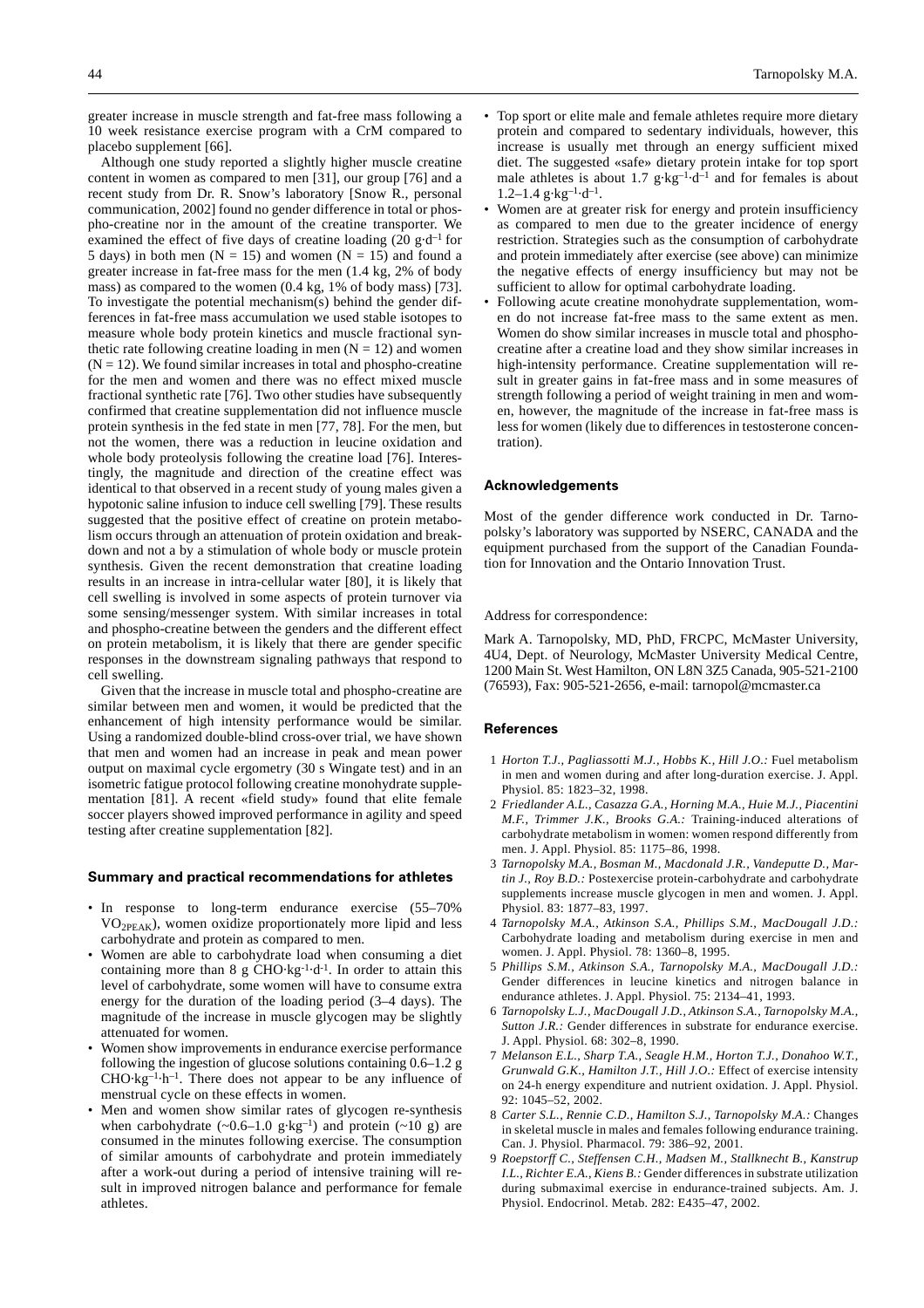- 10 *Steffensen C.H., Roepstorff C., Madsen M., Kiens B.:* Myocellular triacylglycerol breakdown in females but not in males during exercise. Am. J. Physiol. Endocrinol. Metab. 282: E634–42, 2002*.*
- 11 *Romijn J.A., Coyle E.F., Sidossis L.S., Rosenblatt J., Wolfe R.R.:* Substrate metabolism during different exercise intensities in endurance-trained women. J. Appl. Physiol. 88: 1707–14, 2000.
- 12 *Romijn J.A., Klein S., Coyle E.F., Sidossis L.S., Wolfe R.R.:* Strenuous endurance training increases lipolysis and triglyceride-fatty acid cycling at rest. J. Appl. Physiol. 75: 108–13, 1993.
- 13 *Bergstrom J., Hermansen L., Hultman E., Saltin B.:* Diet, muscle glycogen and physical performance. Acta Physiol. Scand. 71: 140–50, 1967.
- 14 *Febbraio M.A., Keenan J., Angus D.J., Campbell S.E., Garnham A.P.:* Preexercise carbohydrate ingestion, glucose kinetics, and muscle glycogen use: effect of the glycemic index. J. Appl. Physiol. 89: 1845–51, 2000.
- 15 *Phillips S.M., Green H.J., Tarnopolsky M.A., Heigenhauser G.J., Grant S.M.:* Progressive effect of endurance training on metabolic adaptations in working skeletal muscle. Am. J. Physiol. 270: E265–72, 1996.
- 16 *Costill D.L., Fink W.J., Getchell L.H., Ivy J.L., Witzmann F.A.:* Lipid metabolism in skeletal muscle of endurance-trained males and females. J. Appl. Physiol. 47: 787–91, 1979.
- 17 *Froberg K., Pedersen P. K.:* Sex differences in endurance capacity and metabolic response to prolonged, heavy exercise. Eur. J. Appl. Physiol. 52: 446–50, 1984.
- 18 *Blatchford F.K., Knowlton R.G., Schneider D.A.:* Plasma FFA responses to prolonged walking in untrained men and women. Eur. J. Appl. Physiol. 53: 343–7, 1985.
- 19 *Friedmann B., Kindermann W.:* Energy metabolism and regulatory hormones in women and men during endurance exercise. Eur. J. Appl. Physiol. 59: 1–9, 1989.
- 20 *Campbell S.E., Angus D.J., Febbraio M.A.:* Glucose kinetics and exercise performance during phases of the menstrual cycle: effect of glucose ingestion. Am. J. Physiol. Endocrinol. Metab. 281: E817–25, 2001.
- 21 *Lamont L.S., Lemon P.W., Bruot B.C.:* Menstrual cycle and exercise effects on protein catabolism. Med. Sci. Sports Exerc. 19: 106–10, 1987.
- 22 *Tarnopolsky M.A*.: Introduction. Gender differences in metabolism. (Ed. M.A. Tarnopolsky). 1–14, 1999.
- 23 *Pritzlaff-Roy C.J., Widemen L., Weltman J.Y., Abbott R., Gutgesell M., Hartman M.L., Veldhuis J.D., Weltman A.:* Gender governs the relationship between exercise intensity and growth hormone release in young adults. J. Appl. Physiol. 92: 2053–60, 2002.
- 24 *McKenzie S., Phillips S.M., Carter S.L., Lowther S., Gibala M.J., Tarnopolsky M.A.:* Endurance exercise training attenuates leucine oxidation and BCOAD activation during exercise in humans. Am. J. Physiol. Endocrinol. Metab. 278: E580–7, 2000.
- 25 *Rennie C.D., Brose A.N., Carter S.L., Tarnopolsky M.A.:* Muscle enzyme changes following endurance exercise in males and females. Med. Sci. Sports Exerc. 32(5), S363, 2000.
- 26 *Lamont L.S., McCullough A.J., Kalhan S.C.:* Gender differences in leucine, but not lysine, kinetics. J. Appl. Physiol. 91: 357–62, 2001.
- 27 *Tarnopolsky M.A., Zawada C., Richmond L.B., Carter S., Graham T. Phillips S.M.:* Gender differences in carbohydratate loading are related to energy intake. J. Appl. Physiol. Jul(91): 225–30, 2001.
- 28 *Hansen P.A., McCarthy T.J., Pasia E.N., Spina R.J., Gulve E.A.:* Effects of ovariectomy and exercise training on muscle GLUT-4 content and glucose metabolism in rats. J. Appl. Physiol. 80: 1605–11, 1996.
- 29 *Ruby B.C., Coggan A.R., Zderic T.W.:* Gender differences in glucose kinetics and substrate oxidation during exercise near the lactate threshold. J. Appl. Physiol. 92: 1125–32, 2002.
- 30 *Tarnopolsky M.A., Ettinger S., MacDonald J.R., Roy B.D., MacKenzie S.:* Short-term 17-β-estradiol administration does not affect metabolism in young males. Int'l. J. Sports Med., 21: 1–6, 2000.
- 31 *Forsberg A.M., Nilsson E., Werneman J., Bergstrom J., Hultman E.:* Muscle composition in relation to age and sex. Clin. Sci. (Colch) 81: 249–56, 1991.
- 32 *Green H.J., Fraser I.G., Ranney D.A.:* Male and female differences in enzyme activities of energy metabolism in vastus lateralis muscle. J. Neurol. Sci. 65: 323–31, 1984.
- 33 *Berthon P.M., Howlett R.A., Heigenhauser G.J., Spriet L.L.:* Human skeletal muscle carnitine palmitoyltransferase I activity determined in isolated intact mitochondria. J. Appl. Physiol. 85: 148–53, 1998.
- 34 *Binnert C., Koistinen H.A., Martin G., Andreelli F., Ebeling P., Koivisto V.A., Laville M., Auwerx J., Vidal H.:* Fatty acid transport protein-1 mRNA expression in skeletal muscle and in adipose tissue in humans. Am. J. Physiol. Endocrinol. Metab. 279: E1072–9, 2000.
- 35 *Rooney T.P., Kendrick Z.V., Carlson J., Ellis G.S., Matakevich B., Lorusso S.M., McCall J.A.:* Effect of estradiol on the temporal pattern of exercise-induced tissue glycogen depletion in male rats. J. Appl. Physiol. 75: 1502–6, 1993.
- 36 *Kendrick Z.V., Ellis G.S.:* Effect of estradiol on tissue glycogen metabolism and lipid availability in exercised male rats. J. Appl. Physiol. 71: 1694–9, 1991.
- 37 *Kendrick Z.V., Steffen C.A., Rumsey W.L., Goldberg D.I.:* Effect of estradiol on tissue glycogen metabolism in exercised oophorectomized rats. J. Appl. Physiol. 63: 492–6, 1987.
- 38 *Ellis G.S., Lanza-Jacoby S., Gow A., Kendrick Z.V.:* Effects of estradiol on lipoprotein lipase activity and lipid availability in exercised male rats. J. Appl. Physiol. 77: 209–15, 1994.
- 39 *Campbell S.E., Febbraio M.A.:* Effect of ovarian hormones on mitochondrial enzyme activity in the fat oxidation pathway of skeletal muscle. Am. J. Physiol. Endocrinol. Metab. 281: E803–8, 2001.
- 40 *Ruby B.C., Robergs R.A., Waters D.L., Burge M., Mermier C., Stolarczyk L.:* Effects of estradiol on substrate turnover during exercise in amenorrheic females. Med. Sci. Sports Exerc. 29: 1160–9, 1997.
- 41 *Carter S.L., Mourtzakis M., McKenzie S., Lowther S., Tarnopolsky M.A.:* 17-estradiol reduces glucose Ra and Rd, but not substrate oxidation in males. J. Appl. Physiol. 90(1): 139–46, 2001.
- 42 *Ferrando A.A., Tipton K.D., Doyle D., Phillips S.M., Cortiella J., Wolfe R.R.:* Testosterone injection stimulates net protein synthesis but not tissue amino acid transport. Am. J. Physiol. 275: E864–71, 1998.
- 43 *Bhasin S., Storer T.W., Berman N., Callegari C., Clevenger B., Phillips J., Bunnell T.J., Tricker R., Shirazi A., Casaburi R.:* The effects of supraphysiologic doses of testosterone on muscle size and strength in normal men. N. Engl. J. Med. 335: 1–7, 1996.
- 44 *Tipton K.D., Ferrando A.A., Phillips S.M., Doyle Jr. D., Wolfe R.R.:* Postexercise net protein synthesis in human muscle from orally administered amino acids. Am. J. Physiol. 276: E628–34, 1999.
- 45 *Phillips S.M., Tipton K.D., Aarsland A., Wolf S.E., Wolfe R.R.:* Mixed muscle protein synthesis and breakdown after resistance exercise in humans. Am. J. Physiol. 273: E99–107, 1997.
- 46 *Tipton K.D.:* Gender differences in protein metabolism. Curr. Opin. Clin. Nutr. Metab. Care 4: 493–8, 2001.
- 47 *Hultman E., Bergstrom J.:* Muscle glycogen synthesis in relation to diet studied in normal subjects. Acta. Med. Scand. 182: 109–17, 1967.
- 48 *Bergstrom J., Hultman E.:* A study of the glycogen metabolism during exercise in man. Scand. J. Clin. Lab. Invest. 19: 218–28, 1967.
- 49 *Sherman W.M., Costill D.L., Fink W.J., Miller J.M.:* Effect of exercisediet manipulation on muscle glycogen and its subsequent utilization during performance. Int. J. Sports Med. 2: 114–8, 1981.
- 50 *Karlsson J., Saltin B.:* Diet, muscle glycogen, and endurance performance. J. Appl. Physiol. 31: 203–6, 1971.
- 51 *Nicklas B.J., Hackney A.C., Sharp R.L.:* The menstrual cycle and exercise: performance, muscle glycogen, and substrate responses. Int. J. Sports Med. 10: 264–9, 1989.
- 52 *Burke L.M., Hawley J.A.:* Carbohydrate and exercise. Curr. Opin. Clin. Nutr. Metab. Care 2: 515–20, 1999.
- 53 *James A.P., Lorraine M., Cullen D., Goodman C., Dawson B., Palmer T.N., Fournier P.A.:* Muscle glycogen supercompensation: absence of a gender-related difference. Eur. J. Appl. Physiol. 85: 533–8, 2001.
- 54 *Walker J.L., Heigenhauser G.J., Hultman E., Spriet L.L.:* Dietary carbohydrate, muscle glycogen content, and endurance performance in well-trained women. J. Appl. Physiol. 88: 2151–8, 2000.
- 55 *Ivy J.L., Goforth Jr. H.W., Damon B.M., McCauley T.R., Parsons E.C., Price T.B.:* Early postexercise muscle glycogen recovery is enhanced with a carbohydrate-protein supplement. J. Appl. Physiol. 93: 1337–44, 2002.
- 56 *Zawadzki K.M., Yaspelkis 3rd B.B., Ivy J.L.:* Carbohydrate-protein complex increases the rate of muscle glycogen storage after exercise. J. Appl. Physiol. 72: 1854–9, 1992.
- 57 *Ivy J.L., Katz A.L., Cutler C.L., Sherman W.M., Coyle E.F.:* Muscle glycogen synthesis after exercise: effect of time of carbohydrate ingestion. J. Appl. Physiol. 64: 1480–5, 1988.
- 58 *Roy B.D., Luttmer K., Bosman M.J., Tarnopolsky M.A.:* The influence of post-exercise macronutrient intake on energy balance and protein metabolism in active females participating in endurance training. Int. J. Sport Nutr. Exerc. Metab. 12: 172–88, 2002.